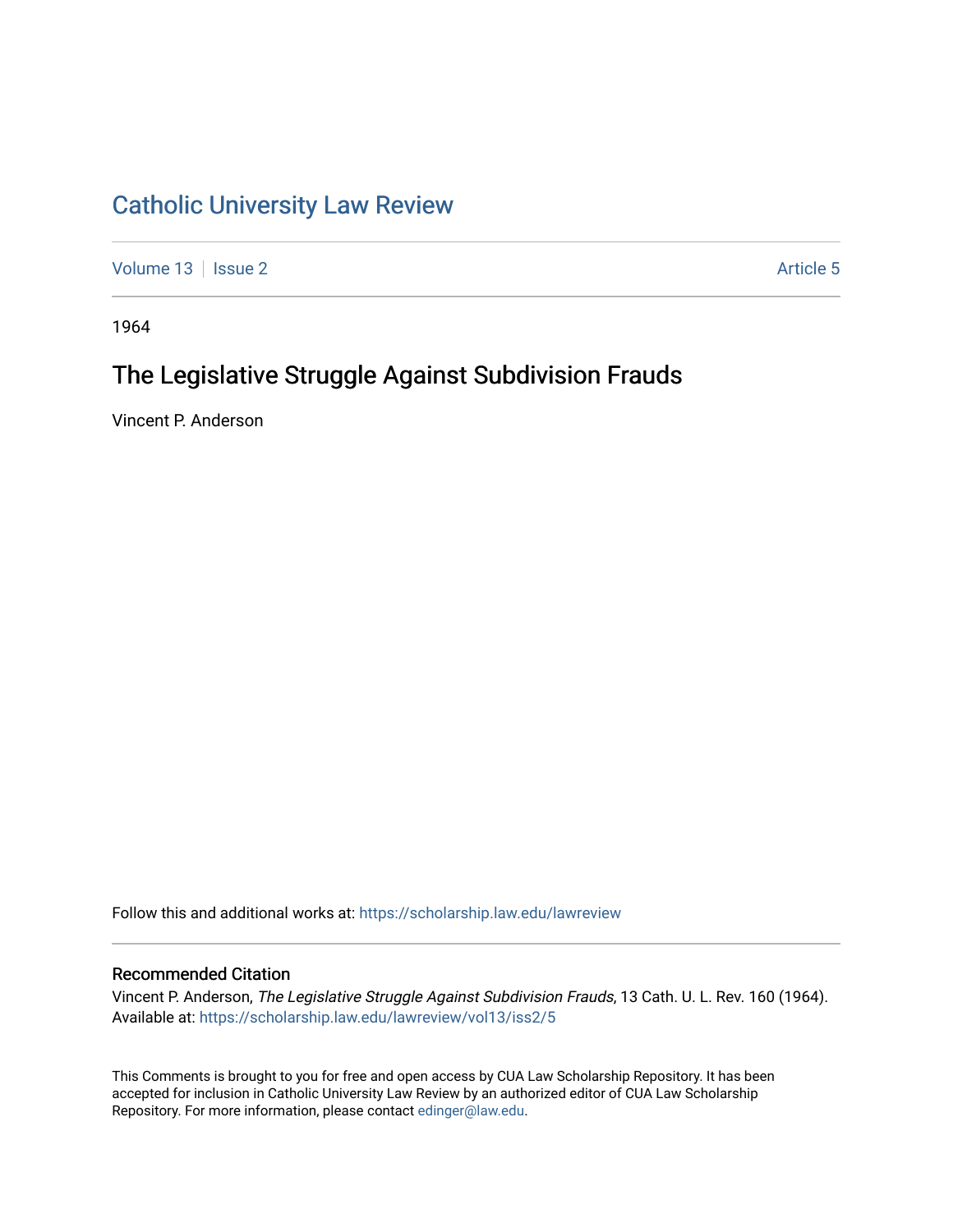## Comment **/** The Legislative Struggle Against Subdivision Frauds

"Now! BuILD IN, Live in, Invest in Sunny Arizona. Estate size homesites! A new community is about to come to life-and you can have a part of its future! We have acquired COMPLETE UTILITY SERVICES! This means you can own a king-sized western estate . . .with ROADS, and ELECTRICITY, WATER AND PHONES available . . . two hundred miles of roads have been constructed and are being maintained regularly."<sup>1</sup> This and many advertisements of its type have regularly filtered into the communications media all over the United States. Most of these advertisements are legitimate attempts to induce purchasers to buy land for retirement living in the Southwest. The problem we will consider arises when the unscrupulous promoter attempts to induce the purchaser into buying worthless tracts of land. Typically, a mail-order promoter will buy a big tract of cheap, undeveloped land and chop it into lots of an acre or so. Then an elaborate advertising campaign is launched in an attempt to sell the lots sight unseen. The advertising material is presented in the form of artist's conceptions and drawings, with an avoidance of on-site photographs, to present to the buyer in New York a picture substantially at variance with the facts.<sup>2</sup> Usually, the land is really arid desert, miles from any business district, with no utilities and no roads except bull-dozed scars on the desert. The utilities are available if the unsuspecting buyer is willing to pay for the running of electric lines to his plot, to pay for the installation of sewers and wells, and to pay for a contractor to pave the erosion-pocked strips called roads.

*<sup>&#</sup>x27;Hearings before the Special Committee on Aging, United States Senate,* 88th Cong., 1st Sess., pt. 2, at 222 (1963) [hereinafter cited as *1963 Hearings].*

*<sup>&#</sup>x27;11963 Hearings* 142, **223.**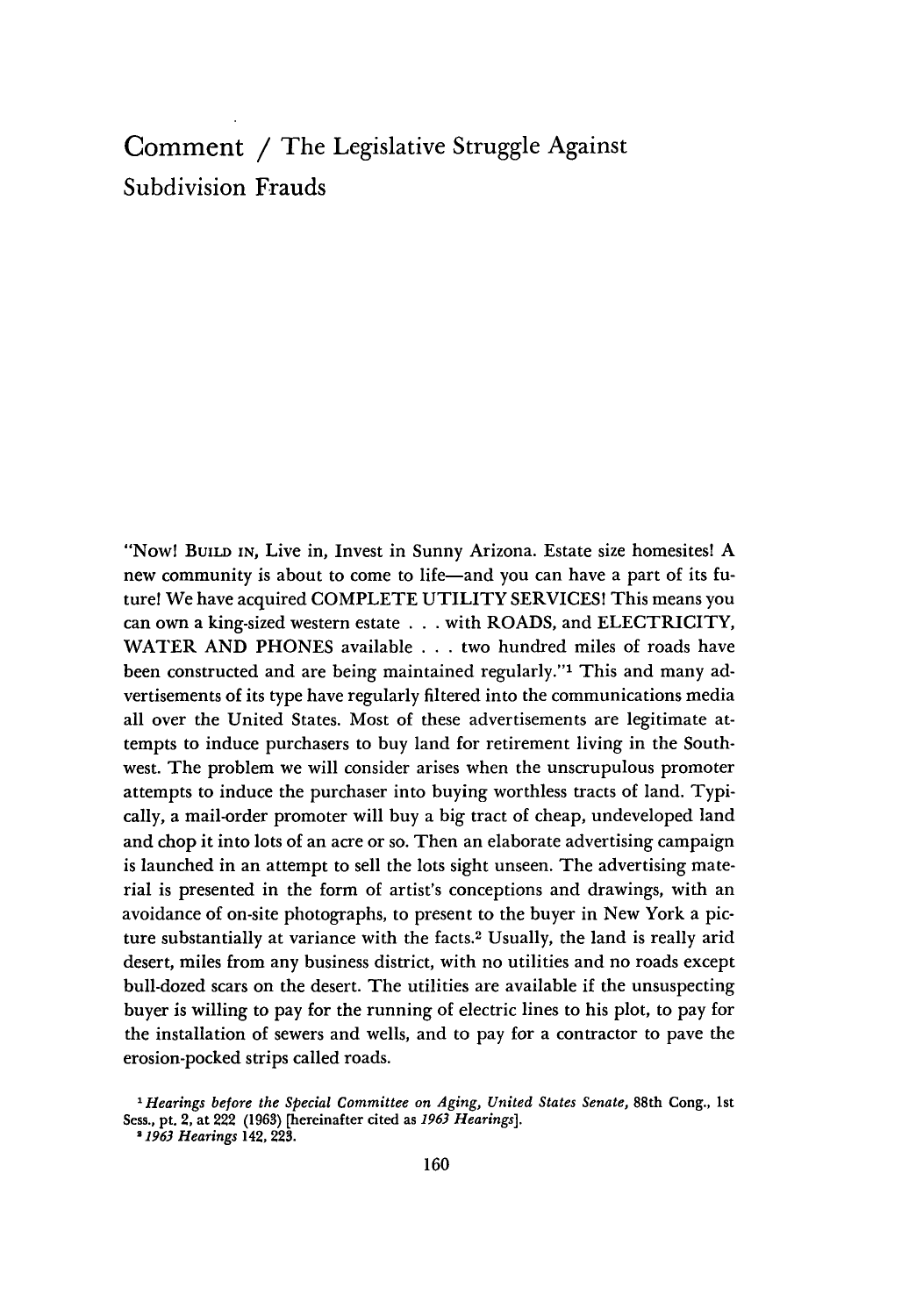The fraudulent sale of subdivided land has grown to heroic proportions. Many government and private agencies have in recent months concerned themselves with the problem.3 The purpose of this comment is first, to analyze the laws of some of those states, enacted to curb abuses in sales of subdivision land, and second, to examine the federal statutes which have been applied to frauds in this area.

### **STATE SUBDIVISION STATUTES**

Before delving into the statutes designed to protect the purchaser of land, it must be noted that the vendee has his normal legal and equitable remedies for damages and recission if he has bought land relying on false representations of the seller. The reason why these remedies are inadequate in the context of the land frauds area is that a trip to the locus of the land, the retaining of a lawyer, and the prosecution of the suit would probably be a greater expense to the purchaser than the loss of the few hundred dollars remitted to the promoter. Also the type of individual who is induced to buy the land sight unseen is often the type who does not know, or is incapable of asserting his civil remedies.4 As a consequence, statutes had to be enacted to protect the purchaser from his folly.

The laws governing subdivision sales among the states are few in number. Only fifteen states as of 1962 had laws governing subdivision sales, and only six of these can be considered as comprehensive-Arizona, California, Florida, Hawaii, New York, and Ohio.<sup>5</sup>

**By** far the most progressive state in legislating to deter the sale of worthless land is California. California's subdivision law passed in 1943 was the first to recognize the possibilities of subdivision fraud and has subsequently been used as a model for both the Arizona and New Mexico acts regulating subdivision sales.6

The basic provision on the subject is the so-called full disclosure provision, demanding that the owner or subdivider of the land must notify the real estate commissioner of his intent to sell or lease the land. The notification must include the name and addresses of the owner and subdivider, the legal description and area of the lands to be sold, a statement of the condition of title, the

 $\Delta \sim$ 

*<sup>5</sup>Warren Report* 18. **<sup>6</sup> CAL. Bus. & PROF. CODE** §§ **11000-11028.**

**<sup>3</sup>** The Committee on Installment Contracts of the Better Business Bureau met in New Orleans, Jan. **1963;** the National Conference on Interstate Land Sales at San Francisco, Oct. **1 &** 2, **1962;** and the National Association of License Law Officers in Oklahoma, Mar. **10, 1961** and Minneapolis, May **11,** 1962. All the above conferences considered the problems raised by interstate land transactions.

**<sup>&#</sup>x27;WARREN, REPORT TO COMMISSIONER OF REAL ESTATE-STATE OF CALIFORNIA,** Oct. **1,** 1962, **p.** 65, [hereinafter cited as *Warren Report].* This report was prepared by William D. Warren, Professor **of** Law at U.C.L.A., as a background paper for the Conference on Interstate Land Sales. This is an excellent comprehensive treatment of the state of the law on this topic as of 1962.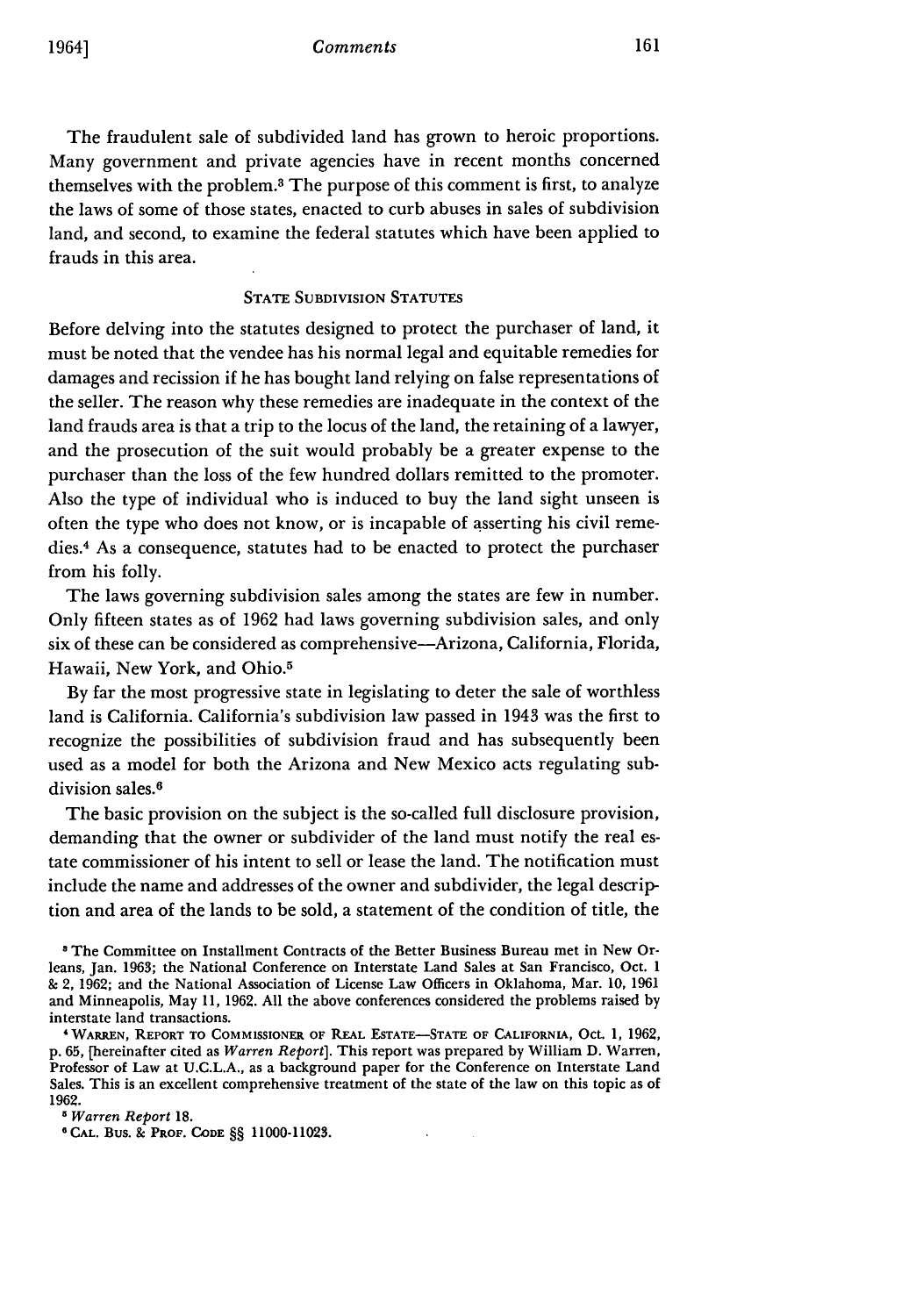terms and conditions on which the land is intended to be sold, and the provisions made for utilities.7 An amendment to the act in 1963 made provision for the subdivider to describe the uses for which the real estate is offered, and any provisions limiting the occupancy of the parcels and whatever other information is demanded by the commissioner.8 The commissioner then investigates the subdivision, at the subdivider's expense, whether within or without the state, 9 makes his report on it and publishes **it.1o** This report must be sent by the subdivider to any prospective purchaser.<sup>11</sup> In this manner the law of California insures that a person interested in purchasing land will not do so just upon the representations of the seller in his national advertisements, but rather will be fully informed of all the necessary factors upon which to make a sound decision as to the advisability of the purchase.

In the 1963 session of the California legislature a further provision was passed aimed at regulating sales. This was an amendment to §11018, which provided that the commissioner should issue to the subdivider a report authorizing sale or lease of the land in the state.<sup>12</sup> What this amounts to, in effect, is that before the subdivider can make any sales in California, he must have what amounts to a license to do so. The basic full disclosure provision was designed merely to put the purchaser on full notice of exactly what the condition of the land was and the intentions of the subdivider. After his notification, the rule of *caveat emptor* applied, and he was free to buy whatever he chose. Now, under the amendment, no land may be offered for sale in California if the offer fails to measure up to the standards of the act interpreted by the commissioner. This provision was designed to afford absolute protection to the buyer by not even exposing him to possible fraud or misrepresentation of the qualities of the land, since a further provision absolutely forbids sales without first obtaining the authorization report from the commissioner.<sup>13</sup>

Since the provisions in this act apply not only to lands in California, but also to out-of-state realty offered for sale in California, the question of how to enforce these provisions when the subdivider is out of state becomes paramount.

Any out-of-state subdivider must file an irrevocable consent to service, and if service for a civil action for recission or damages cannot be had then the Secretary of State is substituted.14 The problem arises when the out-of-state subdivider, selling, for example, Nevada lands in California, refuses to follow

**<sup>7</sup> CAL. Bus. & PROF. CODE** § **11010.**

**<sup>&#</sup>x27;CAL. Bus.** & **PROF. CODE** § **11010 (Supp. 1963).**

**<sup>9</sup> CAL. Bus. & PROF. CODE** §§ 11014-11016.

**<sup>1</sup>CAL. Bus.** & **PROF. CODE** § **11018.**

**<sup>&</sup>quot;CAL. Bus. & PROF. CODE** § **11018.1.**

<sup>1</sup> **CAL. Bus.** & **PROF. CODE** § 11018 (Supp. 1963).

**CAL. Bus. & PROF. CODE** § **11018.2.**

**<sup>&</sup>quot;CAL. Bus. & PROF. CODE** § **11007.**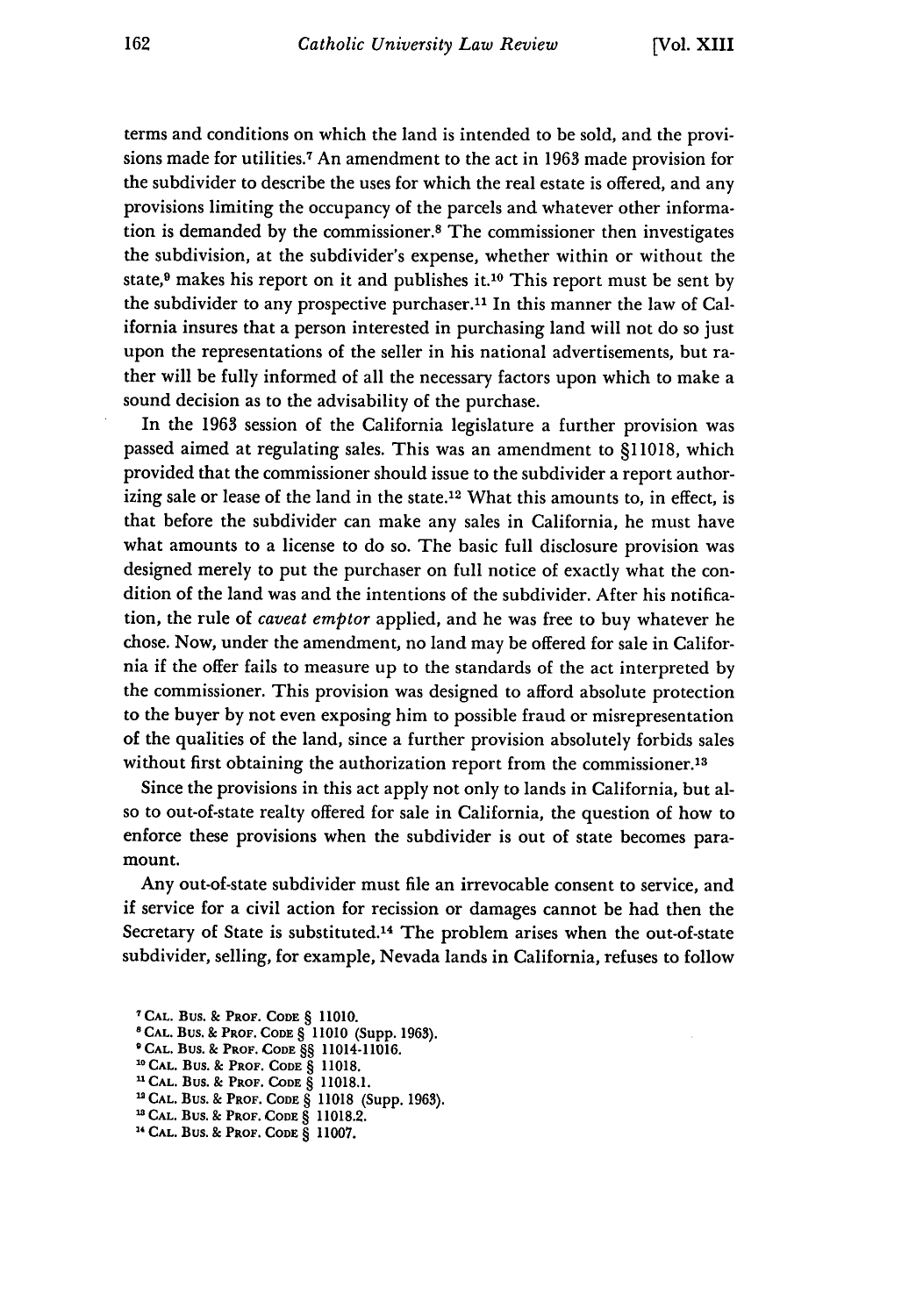#### *Comments*

the full disclosure provisions and authorization standards, violates a cease and desist order, or refuses to file his irrevocable consent to service. An attempt to provide for this eventuality is disclosed in an amendment to the act in **196315** providing new punitive provisions. Any person who violates the provisions of the act or the orders of the real estate commission is punishable by imprisonment in the state penitentiary, which makes the crime a felony.

The old California punitive provision provided that the violation of the act would constitute a misdemeanor punishable by imprisonment in the county jail. 16 While extradition is available to the demanding state for the commission of misdemeanors, $17$  it is only granted for felonies and aggravating misdemeanors.<sup>18</sup> In addition, extradition has traditionally been available only for persons who have committed a felony in the state and have fled therefrom after having been charged with crime. 19 Therefore, in the hypothetical case, with the promotor operating from Nevada, if he did not flee from the justice of California after having committed a crime under its laws, a request for extradition would not be honored by Nevada, even if he had committed a felony.

A recent modification in the law of California, though, does make a criminal extradictable even though never having been in the state. Judge Traynor, in the case of *In re Cooper,20* held that under § 6 of the Uniform Criminal Extradition Act,<sup>21</sup> a California resident who commits a crime in Pennsylvania by mailing to that state obscene literature, even though never having been in Pennsylvania, is extradictable to that state.

This change in the extradition law of California, if accepted in other jurisdictions having the Uniform Act,<sup>22</sup> would make the felon promoting land transactions from out-of-state extradictable to California under a felony charge, whether he had ever been there or not. The change in the California law becomes understandable now, not only as a minor increase in punishment to the violator of the subdivision law, but also as an attempt to acquire jurisdiction over the out-of-state violator.

A 1963 amendment<sup>23</sup> further attempting to regulate the sales of out-of-state lands to Californians demands that no person can sell land to residents unless

"35 C.J.S. *Extradition §* 7 (1960).

**53** Cal. **App. 2d 772,** 349 P. **2d 956 (1960),** *cert. denied,* 364 **U.S.** 294 **(1960).**

<sup>m</sup>**CAL. PEN. CODE** § 1549.1.

As of 1963, forty-five of the fifty states have enacted the Uniform Criminal Extradition Act into law. 9 **UNIFORM** LAws **ANNOTATED** (Supp. 1963, at 129).

<sup>23</sup> Chapt. 1819, Ass. Bull. No. 2069 (1960).

**<sup>&#</sup>x27;3CAL.** Bus. **&** PROF. **CODE** § **11023.**

**<sup>&#</sup>x27;3CAL. STATS.** 1943, ch. **127,** § **1,** at 864.

IT **U.S. CONST.** art. IV, sec. 2, **cl.** 2. **"A** Person charged in any State **with...** Felony, or other Crime, who shall flee from Justice, and be found in another State, shall on demand of the executive Authority of the State from which he fled, be delivered up, to be removed to the State having Jurisdiction of the Crime."

*Id. §* **8.**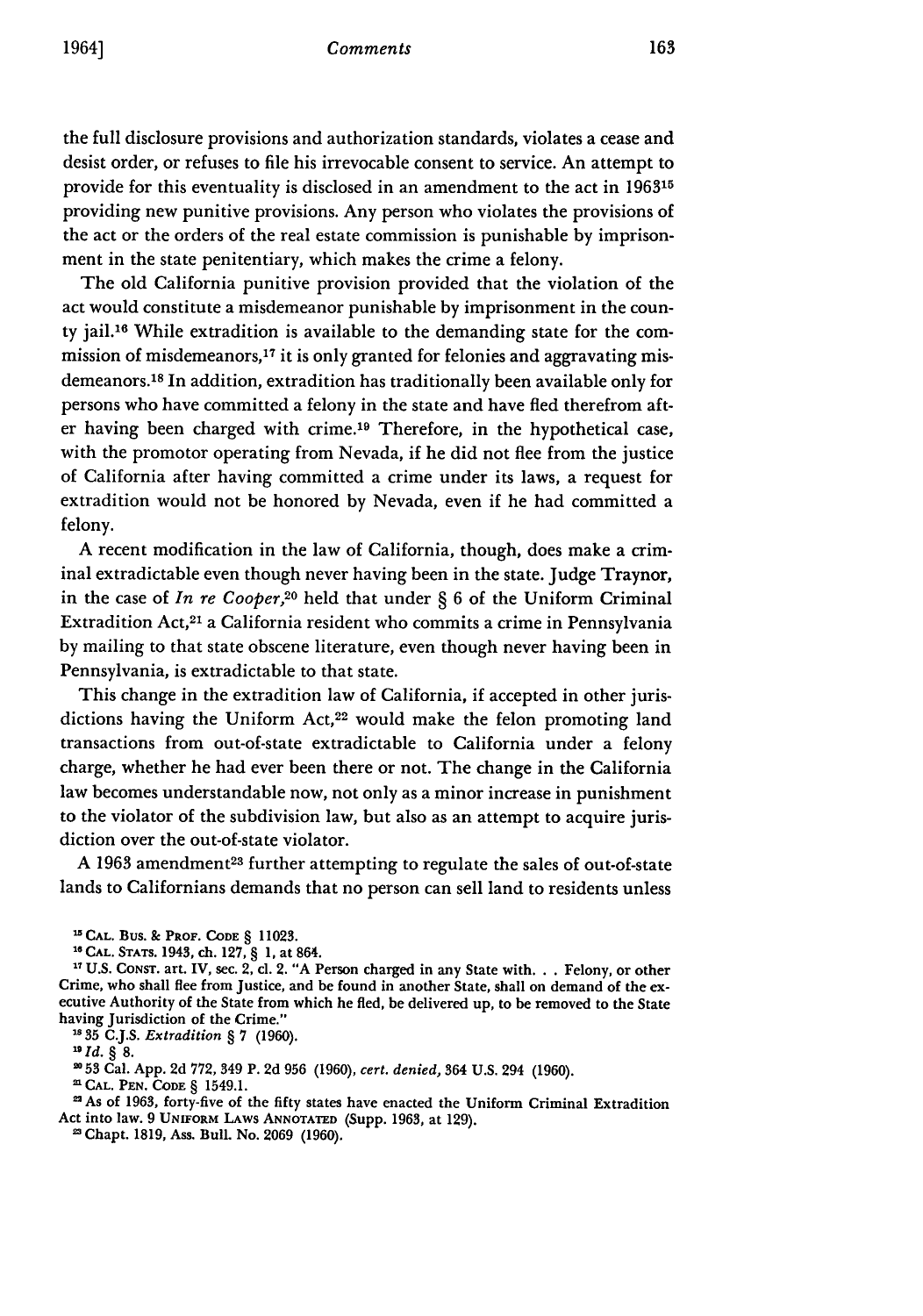he complies with all the provisions of the act. In addition this amendment states that any sales of out-of-state lands is to be considered an investment in securities and, as such, subject to the securities regulations of California.<sup>24</sup>

One of the principal problems in the sale of undeveloped land is that in most states injunctive relief is not available to the real estate commissioner when, after investigation, he suspects that individuals are violating the law. The injunctive relief measure is severe, but any alternative exposes the purchaser to a continuing flood of false advertising while the investigation is being pursued.25 The California commissioner, though, *does* have the power to issue a stop-order without having to get on a crowded court calendar, on the basis of evidence satisfactory to him that any person has violated or is about to violate any of the provisions of the act on subdivision sales. $26$ 

The California act, therefore, covers as completely as possible the problems inherent in the subdivision sales by promoters. One of the difficulties the act presents is that the commissioner is given practically absolute power to give or deny the promoter permission to sell his land. In the writer's opinion this is an overly restrictive approach. Sales should be permitted so long as the buyer knows what he is buying and this is adequately provided for by the full disclosure provisions alone.

The Arizona statute follows the full disclosure provisions of the California statute, which serves as the model for most full disclosure statutes.27 The commissioner, after having investigated the subdivision, if his investigation discloses that the offering would constitute misrepresentation, fraud or deceit, will issue a cease and desist order against the promoter to halt his activities.<sup>28</sup> One of the important differences between the two codes is that, while California makes it a felony to break the subdivision law, Arizona merely makes it a misdemeanor,<sup>29</sup> thus making it difficult to punish the fraudulent promoter with a base of operations outside Arizona. There is little possibility of extradition unless the crime is a felony.

Another unfortunate aspect of the Arizona legislation is that there are no provisions allowing the commissioner to sue for injunctive relief to halt the suspect activities; therefore, during the investigation of the suspected fraud, through the hearing to show cause why he should not be permitted to sell land in the state, the fraudulent promoter is still free to induce unsuspecting purchasers to lay down their money on the wasteland. A review of the cease

<sup>21</sup> **See** generally **CAL.** Bus. & **PROF. CODE** §§ **10237-10239.35.**

<sup>2</sup> The importance of immediate injunctive measures to halt further transactions can be seen from the celebrated Comstock Ranch case where in three days the promoters sold **\$750,- 000** worth of desert acreage located in Nevada before any measures could be taken to stop them. *1963 Hearings* 204.

**<sup>2&#</sup>x27;CAL.** Bus. **& PROF. CODE** § **10081.**

**<sup>\*1</sup> ARIZ. REV. STAT.** §§ **32-2181** to **32-2185 (1956).**

<sup>21</sup> **ARIZ.** REv. **STAT.** § **32-2183.**

**AIz.** REV. **STAT.** § **32-2161.**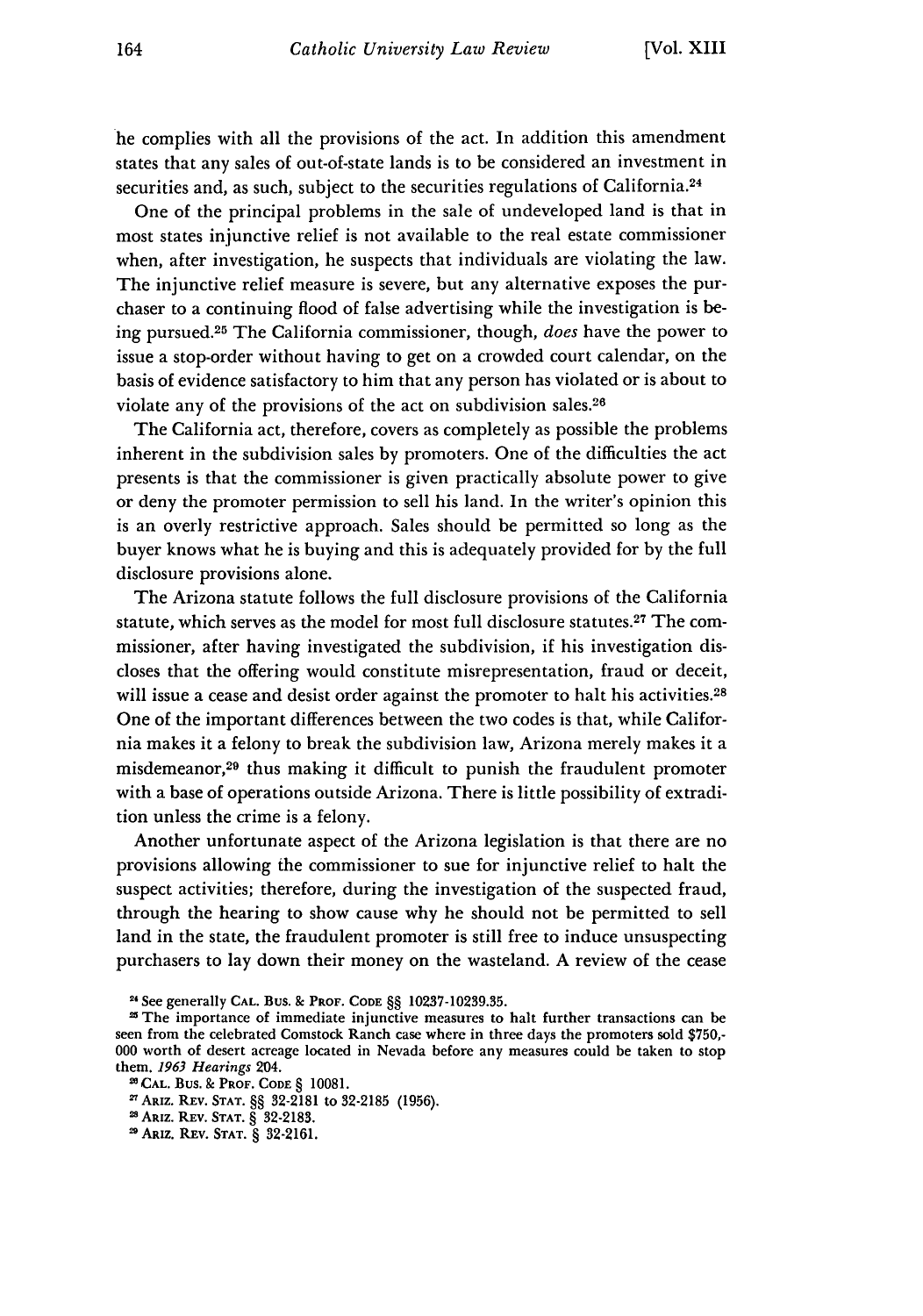#### *Comments*

and desist order **by** the courts is provided for within thirty days of the commissioner's decision, and the order does not become final until thirty days after the decision on review.30 This gives the swindler at least two months extra in which to practice his craft. What is needed here is a provision similar to California's stop-order statute which would empower the commissioner to prevent the continuance of the fraud **by** restricting further sales of the land after the commissioner has received sufficient evidence of an illegal promotion without the necessity of waiting on a crowded court calendar.

Although this statute is generally considered one of the more advanced in the area of fraudulent sales, yet certain additions should be made **by** classifying the crime as a felony, thereby providing a basis for extradition in criminal actions against the out-of-state or fleeing promoter. Also, injunctive power should be given the commissioner in order to halt suspect operations pending determination **by** the commissioner that the offering is or is not fraudulent.

The New Mexico statute governing frauds in this area, in contrast to the Arizona statute, seems to avoid some of the loopholes available to the scheming promoter.31 Again this is a full disclosure statute, making it unlawful not to inform the prospective purchaser of incumbrances, street facilities, and the availability of utilities and water.<sup>32</sup> It also lays down a number of standards by which advertisements may be judged in order to determine whether they present a fair picture of the offer made.<sup>33</sup> The statute provides for injunctive relief to be exercised **by** the commissioner to halt any suspect dealings after an investigation by him of the subdivision.<sup>34</sup> The statute provides for a maximum five year imprisonment and one hundred thousand dollar fine for knowingly aiding in the dissemination of false advertising, thus classifying the offense as a felony.35 Other violations of the act, including the advertising of foreign land within the state without complying with the standards set forth in the advertising standards provision, are classified as misdemeanors.36 This section covers the cases which involve residents of New Mexico, but an out-ofstate advertiser would have no compunctions about violating this section of the statute, for all that would be rendered is a cease and desist order which would be unenforceable against those not within the jurisdiction of the criminal courts of New Mexico. As an indication of the great importance this jurisdiction attaches to the problem, the legislature declared the problem to be an emergency and provided that the act should take effect immediately.<sup>37</sup>

**<sup>10</sup> ARiz. REv. STAT. § 32-2159** (B) and (D).

<sup>&</sup>lt;sup>31</sup> NEW MEX. STATS. ANN. §§ 70-3-1 to 70-3-9 (Supp. 1963).

**NEW** MEX. STATS. **ANN.** § 70-3-5 (Supp. 1963).

**<sup>&</sup>quot;NEW** MEX. STATS. **ANN.** § 70-3-8 (Supp. 1963).

**<sup>&</sup>quot;NEW** MEX. STATS. **ANN.** § 70-3-6 (Supp. **1963).**

**<sup>&</sup>quot;NEW** MEX. **STATS. ANN.** § 70-3-7 (Supp. 1963).

**<sup>7</sup>NEW** MEX. LAWS (1963), ch. 217, § 11.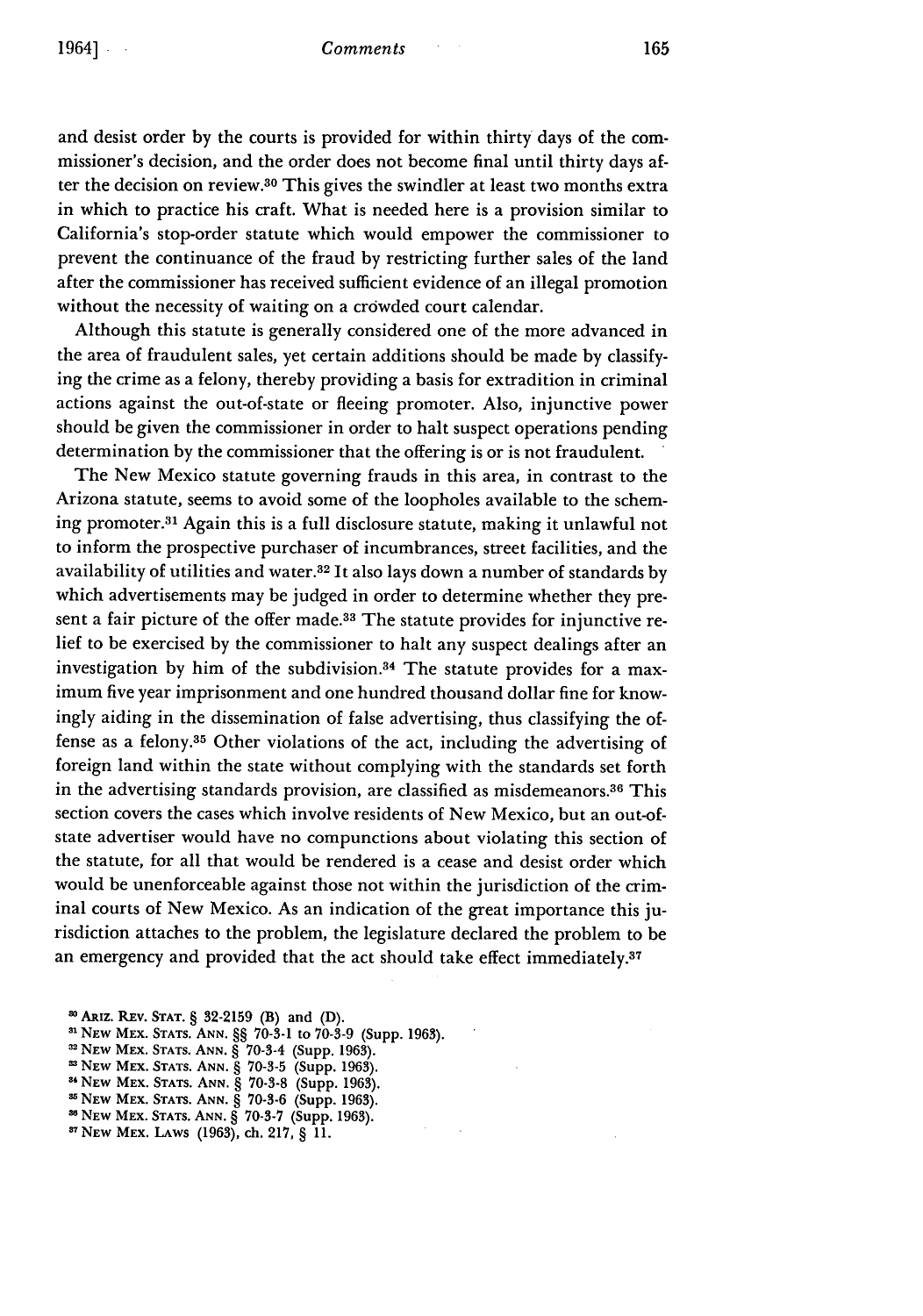The statutes of these three jurisdictions are examples of the full disclosure acts which protect the general public by forcing the subdividers to send the Real Estate Commission's report to prospective purchasers and also provide criminal penalties for their violation. The full disclosure law is generally helpful, but unless the buyers know that they can get a report on the actual condition of the realty, the promoter may not send it, and the buyer is still purchasing blindly. Of course, failure to send the report to the purchasers is criminal, but discovering such a violation is difficult except through the complaint of the buyer. California does provide that the subdivider keep a file of the receipts of reports sent to purchasers, and in this way tries to insure that the purchaser gets the report.

**A** different mode of purchaser protection is provided by the two state laws which regulate sales of realty by the examination of the advertising copy offering land within the jurisdiction to the country at large. Florida and Hawaii are the two states which have laws of this nature.38

Florida makes it unlawful to publish or cause to be published by any advertising media false or misleading information outside the state for the purpose of offering for sale lands located within the state.<sup>39</sup> The crime, classified as a felony, carries with it a maximum penalty of five years imprisonment and a fine of one hundred thousand dollars.40 The statute also provides for an action for recission in equity or damages at law for anyone relying on the fraudulent advertising, but if the buyer has actually inspected the land before buying it, this section denies him a cause of action.<sup>41</sup>

The Florida statute also regulates the dissemination of advertising before any violation has been committed. Full copies of all the information to be furnished the communications media first must be submitted to the Real Estate Commission. The representations in the advertising copy are investigated by the commission which submits a report after ninety days as to whether the information contained therein is false and misleading.42 If false, an immediate injunction may be sued for by the commissioner halting all further advertising until the copy is corrected or until clearly established by hearing whether it is true or misleading. Any violation of an order of the commission or provision of the statute, other than the fraud prohibition section, is considered a misdemeanor, subject to a fine of one thousand dollars or six months in prison.<sup>48</sup>

There are a number of difficulties with the Florida statute as it now stands.

**,0 FLA. STAT. ANN.** § 475.48 (Supp. **1962). "1 FLA. STAT. ANN.** § 475.49 (Supp. **1962).** <sup>2</sup>**FLA. STAT. ANN.** § **475.51** (Supp. **1962). ," FLA. STAT. ANN.** § **475.55** (Supp. **1962).**

**<sup>&</sup>quot; FLA. STAT. ANN.** §§ **475.47-475.55 (1951)** (Supp. 1962) **;** *Haw. Rev. Laws* § **170-35** (Supp. 1961). FI **FLA. STAT. ANN.** § 475.47 (Supp. **1962).**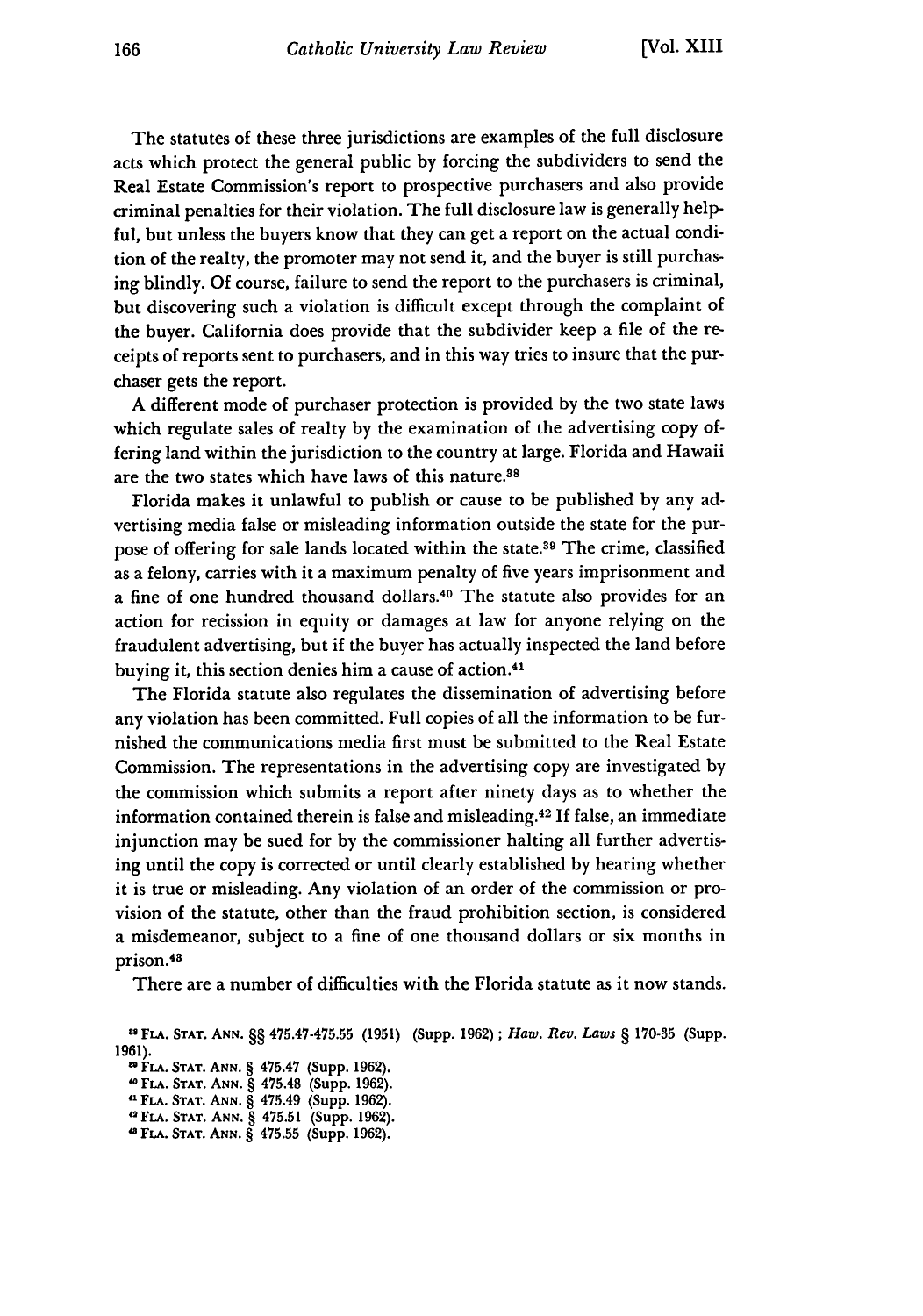#### *Comments*

First, the purchaser does not get a report on the true condition of the land, as in the full disclosure states. All he is assured of is that the advertising is not misleading in the commission's estimation. The vendee may still, without sufficient facts at his disposal, invest in Florida swampland. Second, the statute, oddly, does not protect the Florida resident because it regulates only out-ofstate advertising of Florida land.44 As a result, this statute does not protect the Floridian from fraudulent offerings of Florida or out-of-state lands. The above weaknesses should be corrected by the Florida legislature.

The foregoing presents a cross-section of the laws presently controlling the sale of worthless land in the individual states. The principal problem in all these statutes is the difficulty of obtaining jurisdiction over the defrauder when his base of operations is out-of-state. The recent advance in the extradition laws in the state of California does present a possible solution by providing for extradition of out-of-state felons. The problem with this solution is that a small minority of jurisdictions follow California's interpretation of the Uniform Criminal Extradition Act.

Since the problem of interstate land frauds is an immediate one demanding swift resolution, we cannot wait for each jurisdiction to change its extradition law; so, we must look to the federal law to seek possible sanctions for the fraudulent subdivider.

### FEDERAL LAW

There are two principal federal statutes which have been applied to the interstate problem of fraudulent land sales. These are the Federal Trade Commission Act<sup>45</sup> and the two Mail Fraud Acts.<sup>46</sup>

Under the Federal Trade Commission Act, "unfair methods of competition in commerce, and unfair or deceptive acts or practices in commerce, are declared unlawful."<sup>47</sup> As of 1962, frauds in six states were under investigation for violating this section of the act in the particular area of interstate land transactions. 48 While this act covers the area, certain aspects of the Federal Trade Commission Act make it less than fully effective.

The Act provides that whenever the commission has reason, after investigation, to believe that anyone has been engaged in an unfair method of competition by fraudulent sales, it may issue a complaint providing for a hearing not less than thirty days after the service of the complaint.49 After the hearing, if the commissioner finds that the promoter was engaged in unfair competi-

**<sup>&</sup>quot;FLA. STAT. ANN.** § **475.51** (Supp. 1962).

**<sup>&</sup>quot; 38** Stat. **719** (1914), as amended, **15 U.S.C.** § 45 **(1952).**

<sup>&</sup>quot; **26** Stat. 466 **(1890),** as amended, **39 U.S.C.** 4005 **(1960)** and **25** Stat. **873 (1889), 18 U.S.C.** 1341 **(1956).**

**<sup>,-</sup>** 15 U.S.C. § 45 (a) (1).

*<sup>,81963</sup> Hearings* **150.**

**<sup>,15</sup> U.S.C.** § 45 **(b).**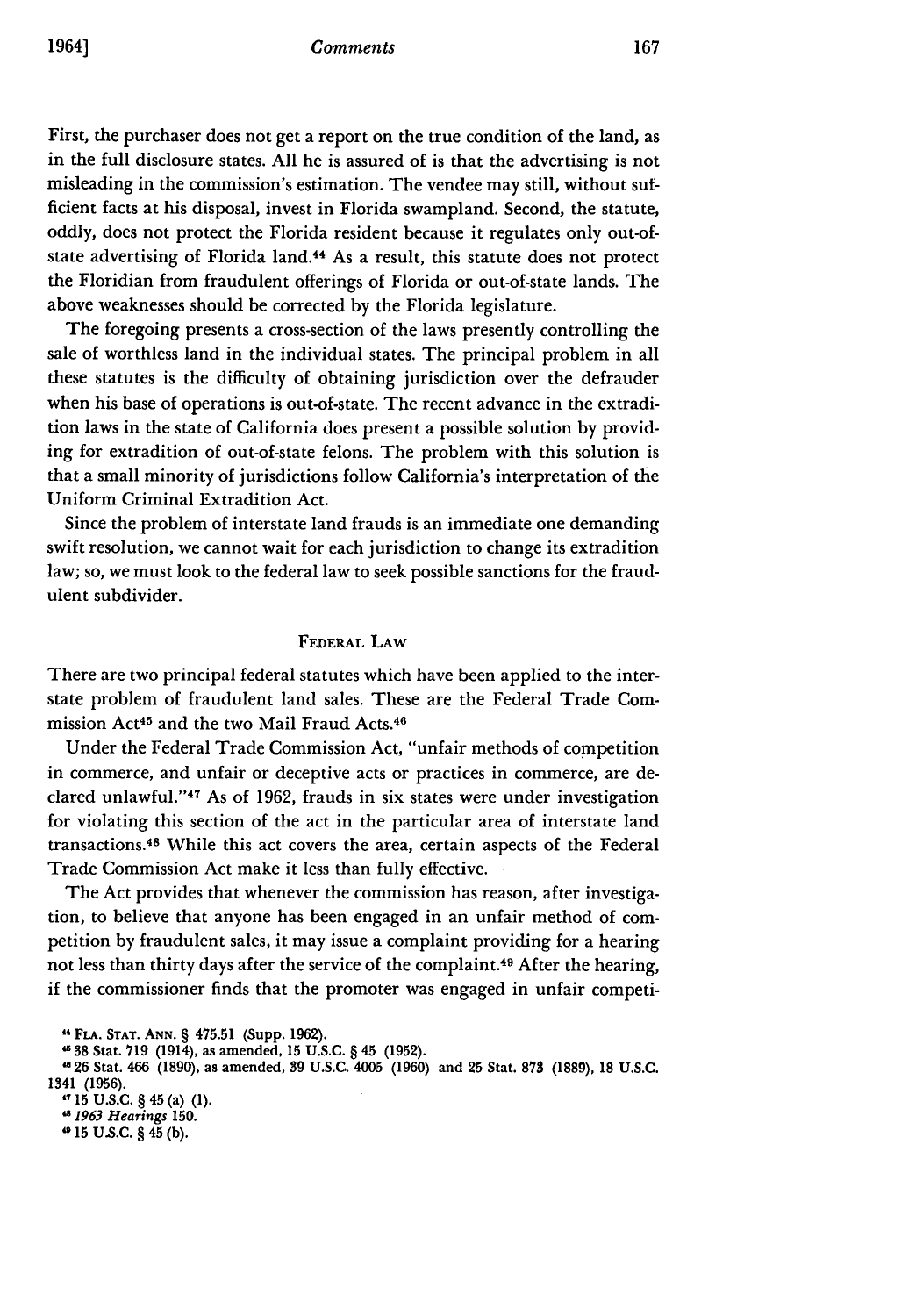tion, he issues a cease and desist order which can be appealed from within sixty days after issuance.<sup>50</sup> What this means in effect is that the promoter of the subdivision sales has at least a three month period during which he can carry on his unlawful activities, and, therefore, the effect of the cease and desist order is diluted because the damage will have been done. What obviously is demanded is an injunctive measure to assure that the promoter stops his suspect activities and that he not change the thrust of his advertising campaign.

Under the act an injunction is available against only certain types of selling activities, the dissemination of false advertising to induce the purchase in commerce of food, drugs, devices, and cosmetics.<sup>51</sup> This section was passed in 1938 to halt the pernicious effects of false advertising in these commodities, and it would take a simple congressional amendment to add "real estate" to the particular items of trade mentioned.

There are two mail fraud statutes which have been applied to the problem of the scheming promoter of subdivision land, the administrative fraud order statute whereby mail involved in pursuing a suspected fraudulent scheme is marked "fraudulent" and returned to the sender,<sup>52</sup> and the criminal prosecution statute, which makes it a felony to use the mails for the purpose of executing a fraudulent scheme.<sup>53</sup>

Problems of enforcement are particularly apparent with the administrative statute. Since we are principally concerned with the protection of the purchaser, it would seem that this statute is particularly suited to stopping any remittances sent by unwary buyers to the suspect promoter. This section is difficult to apply because the standard of proof required before the Postmaster General can order the local postmaster to mark mail fraudulent is the same as for prosecution under the criminal statute.54 An unfortunate Supreme Court decision, *Reilly v. Pinkus,55* interpreting the predecessor of the administrative statute, stated that proof of fraudulent purpose is essential in applying this statute. The statute says that, upon evidence satisfactory to the Postmaster General that any person is engaged in conducting a scheme or device for obtaining money or property through the mail by means of false or fraudulent pretenses, representations or promises, the mail could be marked "fraudulent." Now the Supreme Court interpreted false or fraudulent pretenses in the classic definition of fraud by demanding that the evidence necessary must include proof of intent to deceive. This narrow restriction limits the usefulness of the "fraud order" because it demands proof requisite for criminal prosecutions

**338 U.S. 269** (1949).

**<sup>0</sup>** 15 U.S.C. § 45 (c). See also, supra n. 25 as to the deleterious effect of delay in prosecution.

<sup>15</sup> U.S.C. *§* 53 (a).

**S39** U.S.C. *§* 4005 **(1960).**

**<sup>18</sup> U.S.C.** *§* 1341 **(1956).**

*<sup>1963</sup> Hearings* 240. Remarks of Abraham Levine of the General Counsel's Office, Post **Of**fice Department.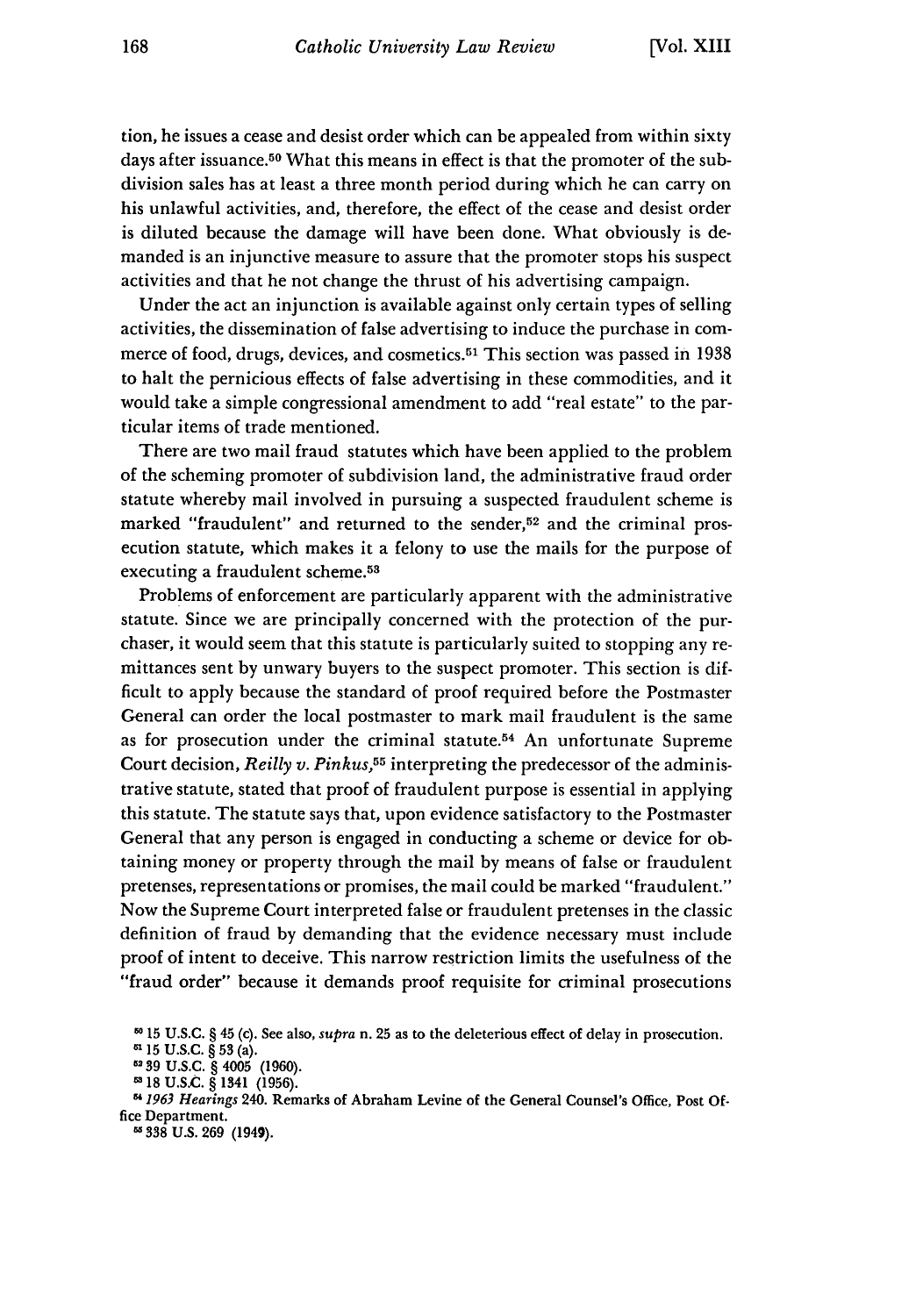whereas the purpose of the statute is not punishment of the promoter but protection of the remitter.56 This requirement of proof of intent is particularly difficult to fulfill because the Post Office has no subpoena powers whereby it could gain access to promoter's office records and documents which would indicate the promoter's intent more clearly than the objective statements made in the advertisements.

Another difficulty with the administrative fraud order statute is that there is no power in the Postmaster General to summarily mark the mail "fraudulent." Instead, a full administrative hearing is necessary to determine the fraudulent nature of the offering before issuing the fraud order.<sup>57</sup> This, of course, permits the operator to continue his activities in an area where time is of the utmost importance because of the speed at which the fraudulent promoter operates.

The administrative statute should be amended to drop all reference to "fraud" and to insert a prohibition against "false statements" which would change the standard of proof demanded from one requiring proof of the subjective state of mind of the promoter, to one of the objective existence of truth or falsity of the statements made. The Postmaster General should also be given the power to summarily impound the mail without the need of a time consuming hearing, to halt future abusive activities on the part of the promoter.

The criminal statute prohibits the use of the mails in a scheme to defraud by means of false or fraudulent pretenses, representations or promises.58 The difficulty in applying this section in the context of land frauds is that the advertisements, rather than being laden with outright lies, contain a conglomeration of half truths, omissions and ambiguities.<sup>59</sup> The statute really is unsuited to prosecuting violations **by** omission or ambiguity because the standards against which to measure the clever statements of the promoters are too rigid.

#### **CONCLUSION**

The state statutes, in the few jurisdictions where they exist, are comprehensive enough to control the sales of promoters located within the states themselves. But when the transactions take on an interstate character, the laws of the various states are often inadequate to provide for effective regulation of the fraudulent activities of the promoter.

What is clearly demanded is a revamping of the existing federal statutes to do away with time consuming delays and rigid standards of proof. Better still would be federal legislation prohibiting any sales of land in interstate com-

*1963 Hearings* 240.

*57 Warren Report* 59.

*51 Supra* note **53.**

**59** *Warren Report* **60.**